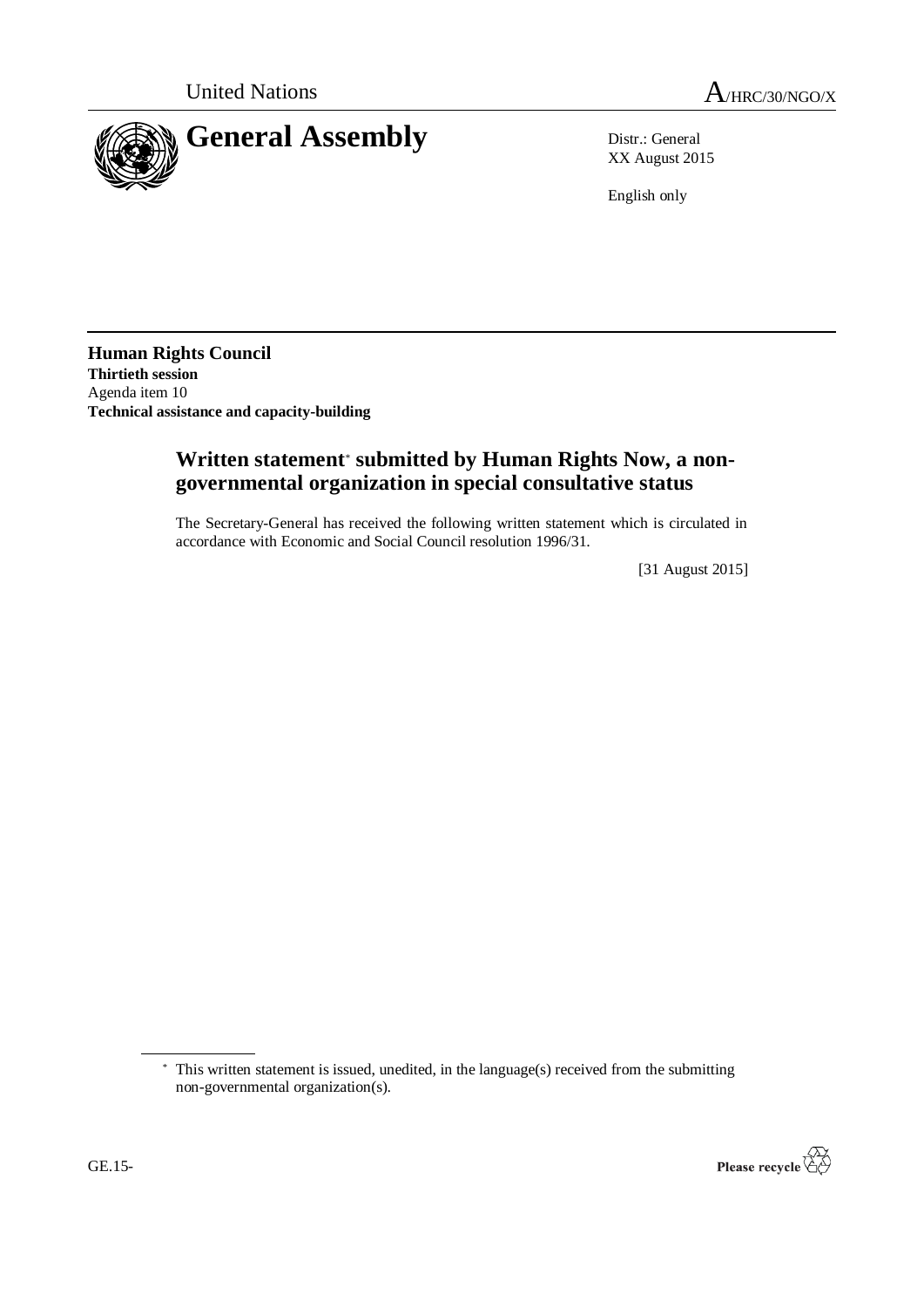# **The Deteriorating Human Rights Situation in Cambodia**

### **1. Background**

Cambodia has seen a troubling escalation in human rights violations over the last two years following a repressive turn of the Cambodian People's Party (CPP) led government against its critics. This campaign of repression follows the 2013 election marred by irregularities and accusations of fraud which triggered peaceful protests of historic proportions.

Violations include:

- Harassment and arbitrary detention of government critics, human rights defenders, and opposition leaders by a CPP-controlled judiciary;
- Crackdowns on peaceful demonstrations with excessive and sometimes lethal use of force by security forces;
- Restrictions on rights to free expression; and
- A series of legislation eroding basic freedoms, including the Law on Associations and Non-Government Organizations (LANGO), which limit the formation and activity of civil society and grassroots organisations with vague and discretionary rules, restricting citizens' right to association.

These developments are fueled by the ruling CPP's grip on all state institutions, including armed and security forces, the judiciary, and state agencies, which are used to silence any independent or opposition voice in order for the ruling party to retain its hold on power against any criticism or opposition.

Perennial human rights problems also continue in Cambodia, such as denials of land rights, human trafficking, torture, poor detention conditions, lack of meaningful engagement with UN human rights bodies and mechanisms, and impunity for human rights violators. These problems involve or threaten a variety of human rights violations, including fair trial rights; rights to freedom of expression, association, and peaceful assembly; and rights to life and freedom from inhuman treatment.

Human Rights Now (HRN), a Tokyo-based international human rights organization, is concerned about this rise in human rights violations and calls on Cambodia to meet its international obligations, including by legal and institutional reforms. We also call on UN Human Rights Council members to closely monitor the human rights situation in Cambodia and support a resolution in the next session to extend the mandate of the UN Special Rapporteur on the situation of human rights in Cambodia, and to call on Cambodia to meet its obligations with concrete steps.

This report provides an overview of two of these recent issues, arbitrary detentions and the LANGO, including relevant laws they violate under both Cambodian and international law. The report then ends with recommendations.

#### **2. Harassment and Arbitrary Detention of Government Critics**

In the wake of the government's recent campaign against all political opposition, there have been numerous cases of judicial harassment and arbitrary detentions of opposition members and activists,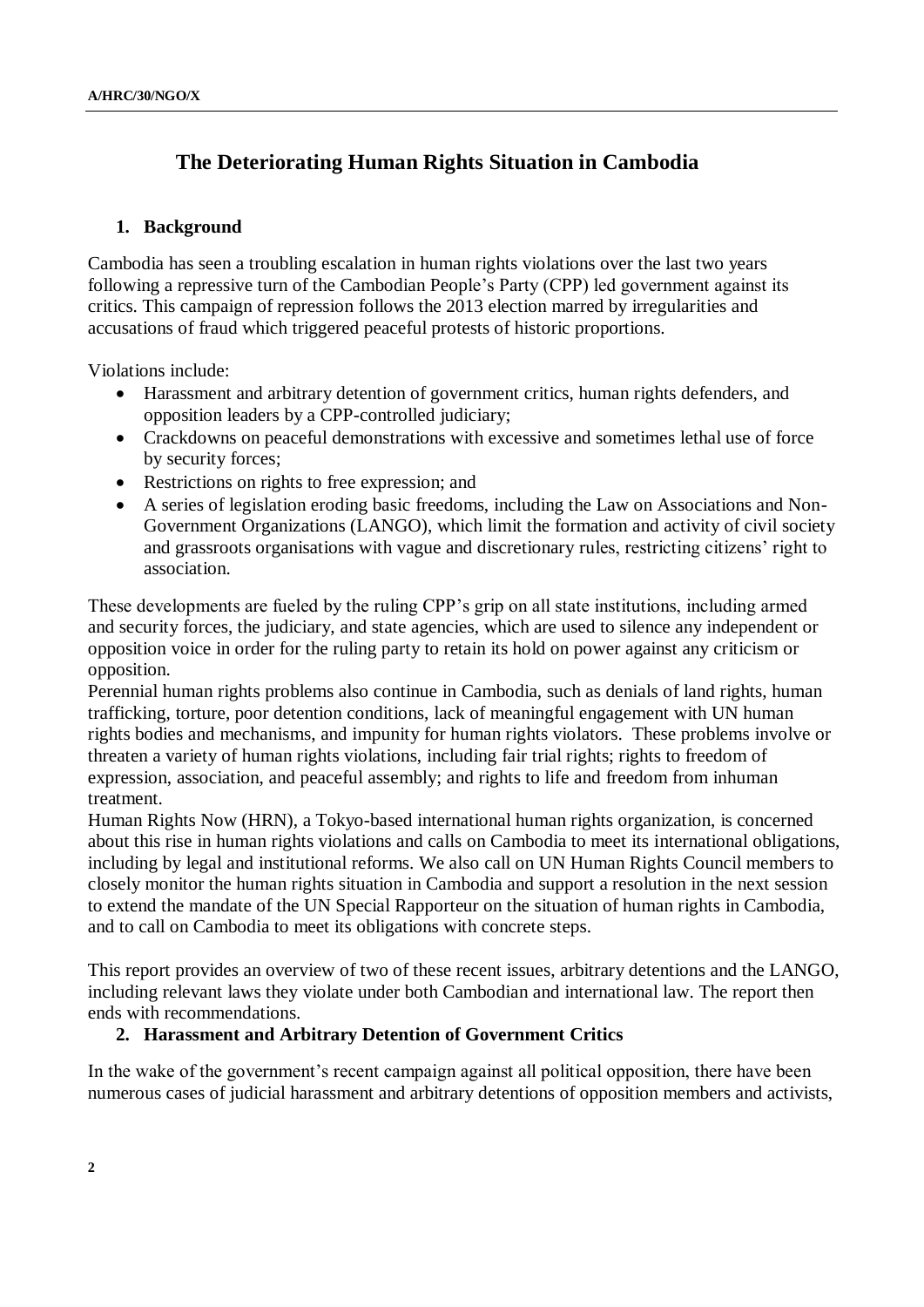human rights defenders, community activists, trade union leaders, and youth leaders. The campaign is sustained by government control over the judiciary and the absence of any fair trial standards. These cases include:

- The conviction of 11 members and supporters of the Cambodia National Rescue Party (CNRP), in one of the worst miscarriages of justice in 2015, for "insurrection" relate crimes based on events at a demonstration in July 2014, despite a total lack of evidence;<sup>1</sup>
- The subjection of seven CNRP members of the National Assembly to outstanding insurrection charges related to the 2014 demonstration, with the ruling party warning that they are not protected by parliamentary immunity;
- The arrest of serving opposition Senator Hong Sok Hour after the Prime Minister accused him of treason for comments on a border dispute with Vietnam;
- The detention of Kong Raya, President of the Cambodia Student Network, for "incitement to commit a felony" after posting critical comments on Facebook;
- The detention of three activists from the NGO Mother Nature for protesting unlawful sand dredging;
- The arrest of two activist monks, which they state is due to their high-profile activism;
- The charging of Ny Chakrya, Head of Human Rights and Legal Aid Section of the NGO ADHOC, with "defamation" related charges after he criticized the arbitrary detention of villagers involved in a land dispute. $^{2}$

Between July 20 and August 20, a total of 21 individuals were convicted or detained for criticism or opposition to the government. Others remain at high risk of arrest. Such cases highlight a situation of arbitrary prosecution for politically motivated reasons and violate Cambodia's Constitutional rights to fair trial<sup>3</sup> and its guarantee of the "independence of the judiciary and the doctrine of the separation of powers", which requires a separation of the judiciary from government control as a political instrument.<sup>4</sup>

## **3. LANGO and the Attack on Freedom of Association**

On 12 August 2015, Cambodia promulgated a new Law on Associations and Non-Government Organisations (LANGO). The LANGO creates a mandatory registration system for all domestic and international citizens groups, nongovernment organisations (NGOs), and associations, under a broad definition that covers virtually any form of citizens' group.<sup>5</sup> Any activities by unregistered

<sup>1</sup> [http://www.licadho-cambodia.org/pressrelease.php?perm=389,](http://www.licadho-cambodia.org/pressrelease.php?perm=389) [http://www.bbc.com/news/world-asia-](http://www.bbc.com/news/world-asia-33611441)[33611441;](http://www.bbc.com/news/world-asia-33611441) https://www.hrw.org/news/2015/07/21/cambodia-exonerate-11-wronglyconvicted-activists. The charges of insurrection are listed under Cambodia Criminal Code articles 456, 457, and 459.

<sup>2</sup> [https://www.fidh.org/International-Federation-for-Human-Rights/asia/cambodia/cambodia-judicial](https://www.fidh.org/International-Federation-for-Human-Rights/asia/cambodia/cambodia-judicial-harassment-against-mr-ny-chakrya)[harassment-against-mr-ny-chakrya.](https://www.fidh.org/International-Federation-for-Human-Rights/asia/cambodia/cambodia-judicial-harassment-against-mr-ny-chakrya) The charges are listed under Cambodia Criminal Code articles 305, 311 and 522. [http://www.adhoc-cambodia.org/?p=5416.](http://www.adhoc-cambodia.org/?p=5416) The dispute was with Takhmao Community in Siem Reap province.

<sup>&</sup>lt;sup>3</sup> Cambodia Constitution article 31 guarantees fair trial rights through its incorporation of the UDHR, ICCPR (Art. 19 of which establishes a right to fair trial), and other instruments. Cambodia Constitution articles 38 and 128 also guarantee various fair trial rights.

<sup>4</sup> Article 51, Cambodian Constitution. Surya P. Subedi, *Report of the Special Rapporteur on the situation of human rights in Cambodia,* UN Document, A/HRC/27/70, 15 August 2014.

<sup>&</sup>lt;sup>5</sup> LANGO Article 4.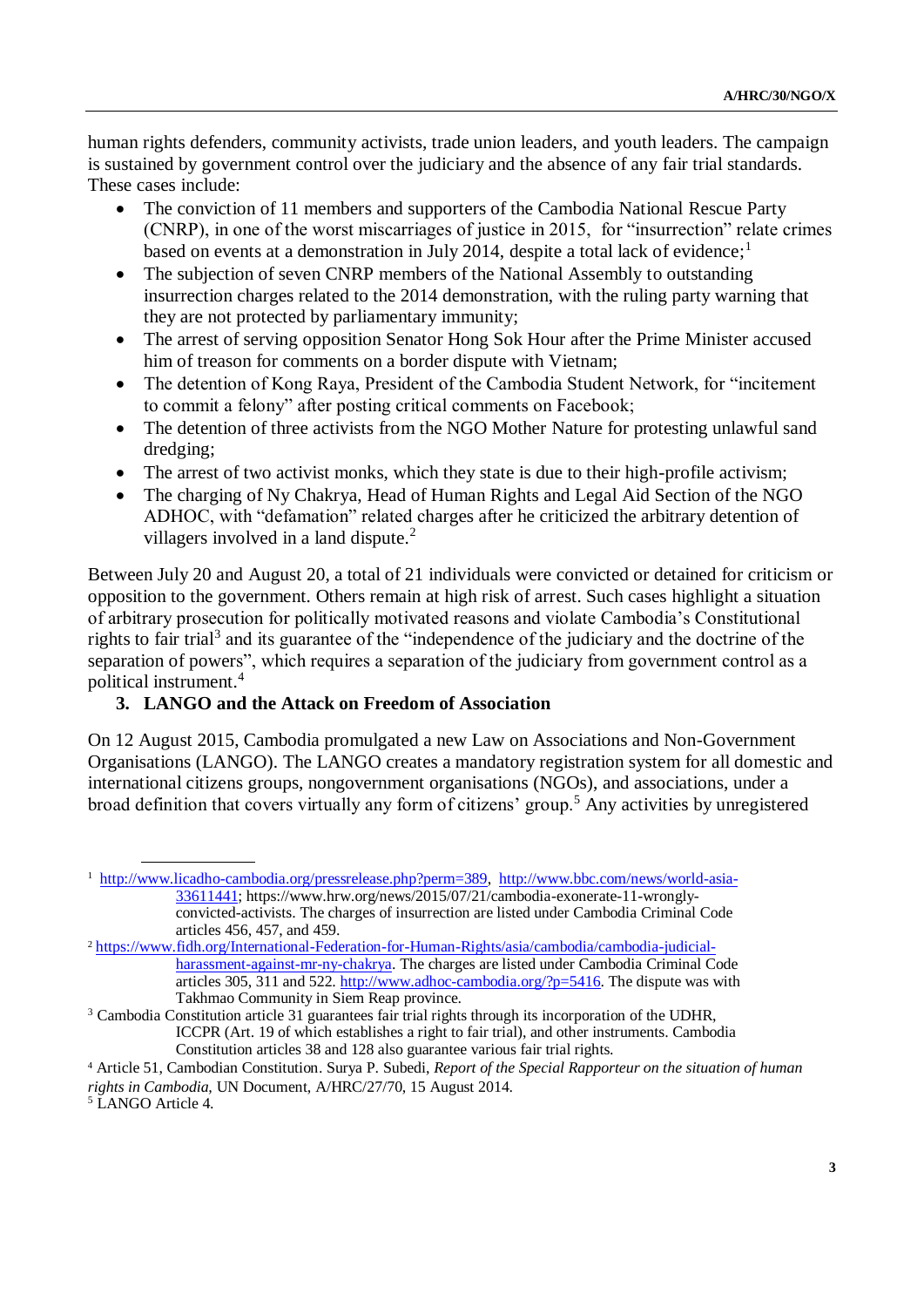organizations are deemed illegal<sup>6</sup> and subject to administrative penalties up to 10 million riel as well as prosecution for repeat offenders.<sup>7</sup>

Moreover, registered organizations are obligated to be "politically neutral." The vague definition of this standard and the absolute discretion granted by law to the CPP-controlled Ministries of the Interior (MOI) and Foreign Affairs and International Cooperation in registering and de-registering domestic and foreign organizations, respectively, allows the government to cite political bias as a pretext for shutting down any organization, such as governmental critics, opposition parties, unions, land activist organizations, communities contesting land disputes,<sup>8</sup> and human rights NGOs.<sup>9</sup> Without clear and non-discretionary standards, even organizations attempting to follow the law in good faith may still be prevented from registering and rendered illegal, creating a serious chilling effect on the speech and activities of even constructive organizations.

LANGO is inconsistent with Cambodia's obligations under both international and domestic law, beginning with freedom of association guaranteed by ICCPR Article 22 and the Cambodian constitution Article 42.<sup>10</sup> Cambodia's 2011 Civil Code further regulates non-profit corporations with the explicit goal of developing a democratic civil society, which LANGO's anti-democratic restrictions both contradict in word and hinder in spirit. HRN is deeply concerned that the farreaching discretion reserved by the ruling party to implement LANGO will cripple the ability for a democratic Cambodian civil society to meaningfully emerge, as LANGO threatens the existence of all associations, places their activities at the mercy of the government, and disallows any critique of government policy. $11$ 

#### **4. Recommendations**

Human Rights Now offers the following recommendations. To Cambodian authorities:

> 1) Conduct an independent, impartial, and fair appeal hearing to review the unfair conviction and lack of evidence against the 11 opposition activists, and exonerate and release them accordingly. Also conduct independent, impartial, and fair processes for other charged and detained opposition activists and dismiss their cases accordingly.

<sup>6</sup> LANGO Article 9. Article 34 further contains measures to terminate foreign NGOs and associations that have not been registered or have had their MOU terminated. It also includes sanctions against foreign staff of such organizations, such as deportation or criminal penalties.

<sup>&</sup>lt;sup>7</sup> LANGO Article 32. 10 million riels is equivalent to \$2500 USD,  $\hat{\epsilon}$ 2200 EU, and ¥305,000JPY.

<sup>8</sup> https://www.cambodiadaily.com/news/kratie-families-in-land-dispute-feel-effects-of-ngo-law-91796

<sup>9</sup> [http://hrn.or.jp/eng/news/2015/07/16/announcement-of-750-billion-yen-capital-support-at-the-japan](http://hrn.or.jp/eng/news/2015/07/16/announcement-of-750-billion-yen-capital-support-at-the-japan-mekong-summit-meeting-brings-concern-of-critical-human-rights-situations-in-cambodia-thailand-and-myanmar-by-kazuko-ito/)[mekong-summit-meeting-brings-concern-of-critical-human-rights-situations-in-cambodia](http://hrn.or.jp/eng/news/2015/07/16/announcement-of-750-billion-yen-capital-support-at-the-japan-mekong-summit-meeting-brings-concern-of-critical-human-rights-situations-in-cambodia-thailand-and-myanmar-by-kazuko-ito/)[thailand-and-myanmar-by-kazuko-ito/.](http://hrn.or.jp/eng/news/2015/07/16/announcement-of-750-billion-yen-capital-support-at-the-japan-mekong-summit-meeting-brings-concern-of-critical-human-rights-situations-in-cambodia-thailand-and-myanmar-by-kazuko-ito/) Foreign organizations or NGO violating the political neutrality conditions under Article 24 will have their memoranda of understanding (MOU) with the Cambodian government invalidated, required for their operation, Article 33, LANGO.

<sup>10</sup> http://hrn.or.jp/eng/news/2015/06/29/joint-statement-demanding-a-thorough-revision-of-the-draft-lawon-associations-and-non-governmental-organizations-lango-in-cambodia/

<sup>&</sup>lt;sup>11</sup> Freedom of Expression is guaranteed in Cambodia by Article 22 of the ICCPR and its incorporation into the Cambodia Constitution via Article 31. http://hrn.or.jp/eng/news/2015/06/29/jointstatement-demanding-a-thorough-revision-of-the-draft-law-on-associations-and-nongovernmental-organizations-lango-in-cambodia/